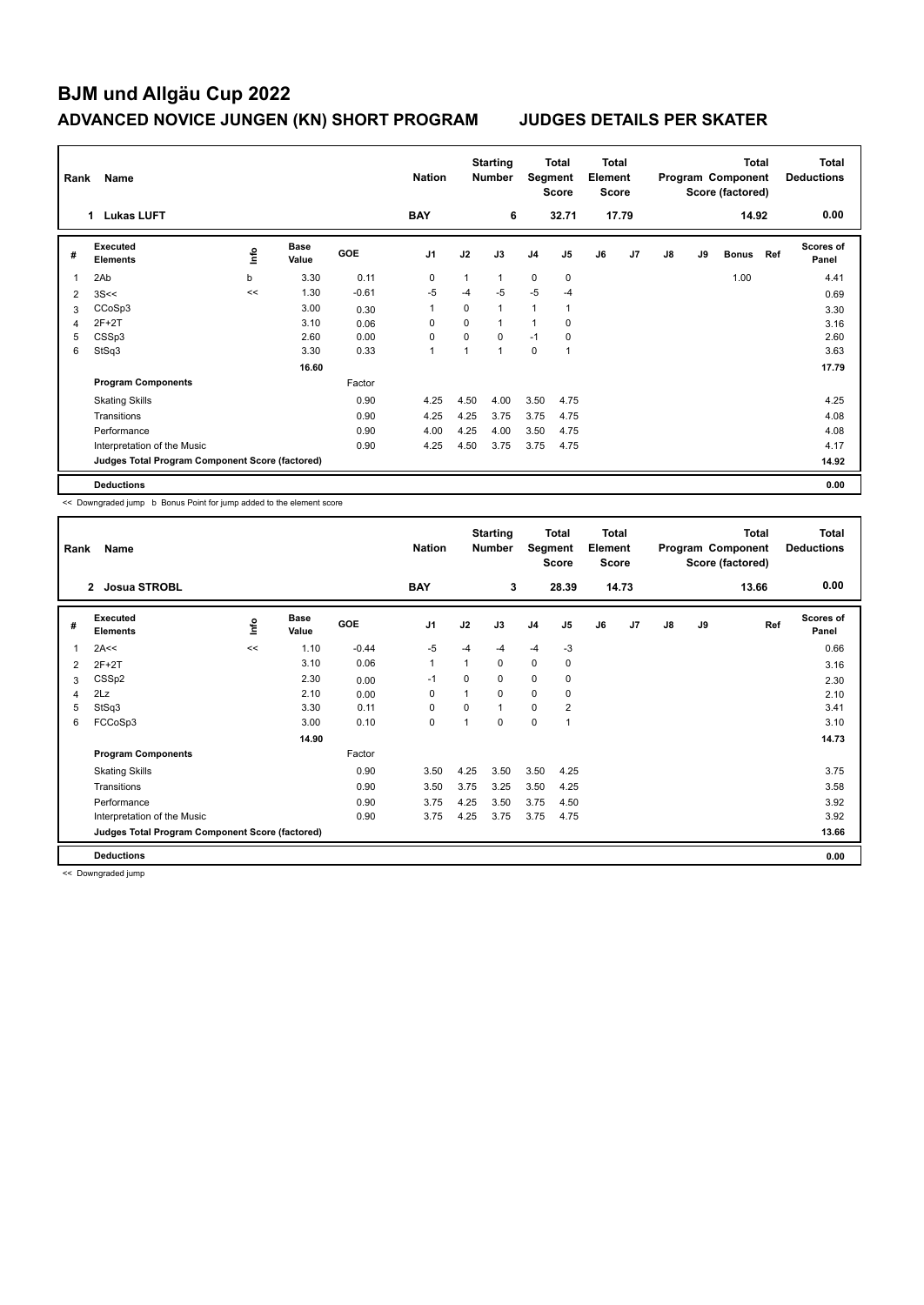## **BJM und Allgäu Cup 2022 ADVANCED NOVICE JUNGEN (KN) SHORT PROGRAM JUDGES DETAILS PER SKATER**

| Name<br>Rank |                                                 |         |                      |            | <b>Nation</b>  | <b>Starting</b><br><b>Number</b> |                | <b>Total</b><br>Segment<br><b>Score</b> |                          | <b>Total</b><br>Element<br><b>Score</b> |       | Program Component<br>Score (factored) |    | <b>Total</b> | <b>Total</b><br><b>Deductions</b> |
|--------------|-------------------------------------------------|---------|----------------------|------------|----------------|----------------------------------|----------------|-----------------------------------------|--------------------------|-----------------------------------------|-------|---------------------------------------|----|--------------|-----------------------------------|
|              | <b>Patrick CHAU</b><br>3                        |         |                      |            | <b>BAY</b>     |                                  | 5              |                                         | 28.22                    |                                         | 15.37 |                                       |    | 13.35        | $-0.50$                           |
| #            | Executed<br><b>Elements</b>                     | lnfo    | <b>Base</b><br>Value | <b>GOE</b> | J <sub>1</sub> | J2                               | J3             | J <sub>4</sub>                          | J5                       | J6                                      | J7    | $\mathsf{J}8$                         | J9 | Ref          | <b>Scores of</b><br>Panel         |
| 1            | 2A<                                             | $\prec$ | 2.64                 | $-1.32$    | $-5$           | $-5$                             | $-5$           | $-5$                                    | $-5$                     |                                         |       |                                       |    |              | 1.32                              |
| 2            | $2F+2Lo$                                        |         | 3.50                 | $-0.12$    | $-1$           | 0                                | $-1$           | $-1$                                    | $\mathbf 0$              |                                         |       |                                       |    |              | 3.38                              |
| 3            | 2Lz!                                            |         | 2.10                 | $-0.28$    | $-2$           | $-1$                             | $-2$           | $-1$                                    | $-1$                     |                                         |       |                                       |    |              | 1.82                              |
| 4            | CSSp3                                           |         | 2.60                 | 0.26       | 1              | $\overline{1}$                   | $\mathbf{1}$   | 1                                       | $\overline{\phantom{a}}$ |                                         |       |                                       |    |              | 2.86                              |
| 5            | StSq2                                           |         | 2.60                 | 0.09       | $\Omega$       | 0                                | $\mathbf{1}$   | $\Omega$                                | 1                        |                                         |       |                                       |    |              | 2.69                              |
| 6            | CCoSp3                                          |         | 3.00                 | 0.30       | 0              | $\overline{1}$                   | $\overline{1}$ | $\mathbf{1}$                            | $\overline{2}$           |                                         |       |                                       |    |              | 3.30                              |
|              |                                                 |         | 16.44                |            |                |                                  |                |                                         |                          |                                         |       |                                       |    |              | 15.37                             |
|              | <b>Program Components</b>                       |         |                      | Factor     |                |                                  |                |                                         |                          |                                         |       |                                       |    |              |                                   |
|              | <b>Skating Skills</b>                           |         |                      | 0.90       | 4.00           | 4.00                             | 3.50           | 3.25                                    | 4.50                     |                                         |       |                                       |    |              | 3.83                              |
|              | Transitions                                     |         |                      | 0.90       | 3.75           | 4.00                             | 3.25           | 3.50                                    | 4.25                     |                                         |       |                                       |    |              | 3.75                              |
|              | Performance                                     |         |                      | 0.90       | 3.50           | 4.25                             | 3.50           | 3.50                                    | 4.00                     |                                         |       |                                       |    |              | 3.67                              |
|              | Interpretation of the Music                     |         |                      | 0.90       | 3.50           | 4.00                             | 3.25           | 3.25                                    | 4.25                     |                                         |       |                                       |    |              | 3.58                              |
|              | Judges Total Program Component Score (factored) |         |                      |            |                |                                  |                |                                         |                          |                                         |       |                                       |    |              | 13.35                             |
|              | <b>Deductions</b>                               |         | Falls:               | $-0.50$    |                |                                  |                |                                         |                          |                                         |       |                                       |    |              | $-0.50$                           |

< Under-rotated jump ! Not clear edge

| Rank | Name                                            |    |                      |            | <b>Nation</b>  |          | <b>Starting</b><br><b>Number</b> | Segment        | <b>Total</b><br><b>Score</b> | Total<br>Element<br><b>Score</b> |                |               |    | <b>Total</b><br>Program Component<br>Score (factored) | Total<br><b>Deductions</b> |
|------|-------------------------------------------------|----|----------------------|------------|----------------|----------|----------------------------------|----------------|------------------------------|----------------------------------|----------------|---------------|----|-------------------------------------------------------|----------------------------|
|      | Tim FÜNFER<br>4                                 |    |                      |            | <b>BAY</b>     |          | 1                                |                | 26.68                        |                                  | 13.92          |               |    | 12.76                                                 | 0.00                       |
| #    | Executed<br><b>Elements</b>                     | ١m | <b>Base</b><br>Value | <b>GOE</b> | J <sub>1</sub> | J2       | J3                               | J <sub>4</sub> | J <sub>5</sub>               | J6                               | J <sub>7</sub> | $\mathsf{J}8$ | J9 | Ref                                                   | <b>Scores of</b><br>Panel  |
| 1    | $2Lz+2T$                                        |    | 3.40                 | $-0.14$    | $-1$           | $\Omega$ | $-1$                             | $-1$           | $\mathbf 0$                  |                                  |                |               |    |                                                       | 3.26                       |
| 2    | 2A<<                                            | << | 1.10                 | $-0.44$    | $-5$           | $-4$     | $-4$                             | $-4$           | $-3$                         |                                  |                |               |    |                                                       | 0.66                       |
| 3    | CSSp3                                           |    | 2.60                 | 0.00       | $\Omega$       | $\Omega$ | 0                                | 0              |                              |                                  |                |               |    |                                                       | 2.60                       |
| 4    | StSq2                                           |    | 2.60                 | 0.00       | $\Omega$       | $\Omega$ | 0                                | 0              | $\Omega$                     |                                  |                |               |    |                                                       | 2.60                       |
| 5    | 2F                                              |    | 1.80                 | 0.00       | $\Omega$       | $\Omega$ | 0                                | 0              | 0                            |                                  |                |               |    |                                                       | 1.80                       |
| 6    | FCCoSp3                                         |    | 3.00                 | 0.00       | $\mathbf 0$    | $\Omega$ | 0                                | $\mathbf 0$    | $\overline{\phantom{a}}$     |                                  |                |               |    |                                                       | 3.00                       |
|      |                                                 |    | 14.50                |            |                |          |                                  |                |                              |                                  |                |               |    |                                                       | 13.92                      |
|      | <b>Program Components</b>                       |    |                      | Factor     |                |          |                                  |                |                              |                                  |                |               |    |                                                       |                            |
|      | <b>Skating Skills</b>                           |    |                      | 0.90       | 3.75           | 3.75     | 3.75                             | 3.75           | 4.00                         |                                  |                |               |    |                                                       | 3.75                       |
|      | Transitions                                     |    |                      | 0.90       | 3.50           | 3.50     | 3.50                             | 3.50           | 3.75                         |                                  |                |               |    |                                                       | 3.50                       |
|      | Performance                                     |    |                      | 0.90       | 3.50           | 3.50     | 3.50                             | 3.25           | 3.75                         |                                  |                |               |    |                                                       | 3.50                       |
|      | Interpretation of the Music                     |    |                      | 0.90       | 3.50           | 3.50     | 3.25                             | 3.00           | 3.75                         |                                  |                |               |    |                                                       | 3.42                       |
|      | Judges Total Program Component Score (factored) |    |                      |            |                |          |                                  |                |                              |                                  |                |               |    |                                                       | 12.76                      |
|      | <b>Deductions</b>                               |    |                      |            |                |          |                                  |                |                              |                                  |                |               |    |                                                       | 0.00                       |

<< Downgraded jump

| Rank | Name                                            |      |                      |         | <b>Nation</b>            |      | <b>Starting</b><br><b>Number</b> | Segment                  | Total<br><b>Score</b> | <b>Total</b><br>Element<br><b>Score</b> |      |               |    | <b>Total</b><br>Program Component<br>Score (factored) | Total<br><b>Deductions</b> |
|------|-------------------------------------------------|------|----------------------|---------|--------------------------|------|----------------------------------|--------------------------|-----------------------|-----------------------------------------|------|---------------|----|-------------------------------------------------------|----------------------------|
|      | <b>Roman IGNATCHIK</b><br>5                     |      |                      |         | <b>BAY</b>               |      | 4                                |                          | 22.56                 |                                         | 9.35 |               |    | 13.21                                                 | 0.00                       |
| #    | Executed<br><b>Elements</b>                     | ١nf٥ | <b>Base</b><br>Value | GOE     | J <sub>1</sub>           | J2   | J3                               | J <sub>4</sub>           | J5                    | J6                                      | J7   | $\mathsf{J}8$ | J9 | Ref                                                   | <b>Scores of</b><br>Panel  |
| 1    | 2F                                              |      | 1.80                 | $-0.42$ | $-3$                     | $-1$ | $-2$                             | $-3$                     | $-2$                  |                                         |      |               |    |                                                       | 1.38                       |
| 2    | $2Lz+2T$                                        |      | 3.40                 | $-0.42$ | $-2$                     | $-1$ | $-2$                             | $-2$                     | $-2$                  |                                         |      |               |    |                                                       | 2.98                       |
| 3    | CSSp                                            |      | 0.00                 | 0.00    | $\overline{\phantom{a}}$ |      | ٠                                | $\overline{\phantom{0}}$ |                       |                                         |      |               |    |                                                       | 0.00                       |
| 4    | StSq2                                           |      | 2.60                 | 0.00    | 0                        | 0    | 0                                | $\mathbf 0$              | 1                     |                                         |      |               |    |                                                       | 2.60                       |
| 5    | 1A                                              |      | 1.10                 | 0.04    | 0                        | 1    | 0                                | $\mathbf{1}$             | 0                     |                                         |      |               |    |                                                       | 1.14                       |
| 6    | CCoSp1V                                         |      | 1.50                 | $-0.25$ | $-3$                     | 0    | $-2$                             | $-3$                     | 0                     |                                         |      |               |    |                                                       | 1.25                       |
|      |                                                 |      | 10.40                |         |                          |      |                                  |                          |                       |                                         |      |               |    |                                                       | 9.35                       |
|      | <b>Program Components</b>                       |      |                      | Factor  |                          |      |                                  |                          |                       |                                         |      |               |    |                                                       |                            |
|      | <b>Skating Skills</b>                           |      |                      | 0.90    | 3.50                     | 4.00 | 3.50                             | 3.50                     | 4.25                  |                                         |      |               |    |                                                       | 3.67                       |
|      | Transitions                                     |      |                      | 0.90    | 3.75                     | 3.75 | 3.25                             | 3.75                     | 4.00                  |                                         |      |               |    |                                                       | 3.75                       |
|      | Performance                                     |      |                      | 0.90    | 3.25                     | 3.75 | 3.50                             | 4.00                     | 4.25                  |                                         |      |               |    |                                                       | 3.75                       |
|      | Interpretation of the Music                     |      |                      | 0.90    | 3.25                     | 3.75 | 3.25                             | 3.50                     | 4.25                  |                                         |      |               |    |                                                       | 3.50                       |
|      | Judges Total Program Component Score (factored) |      |                      |         |                          |      |                                  |                          |                       |                                         |      |               |    |                                                       | 13.21                      |
|      | <b>Deductions</b>                               |      |                      |         |                          |      |                                  |                          |                       |                                         |      |               |    |                                                       | 0.00                       |